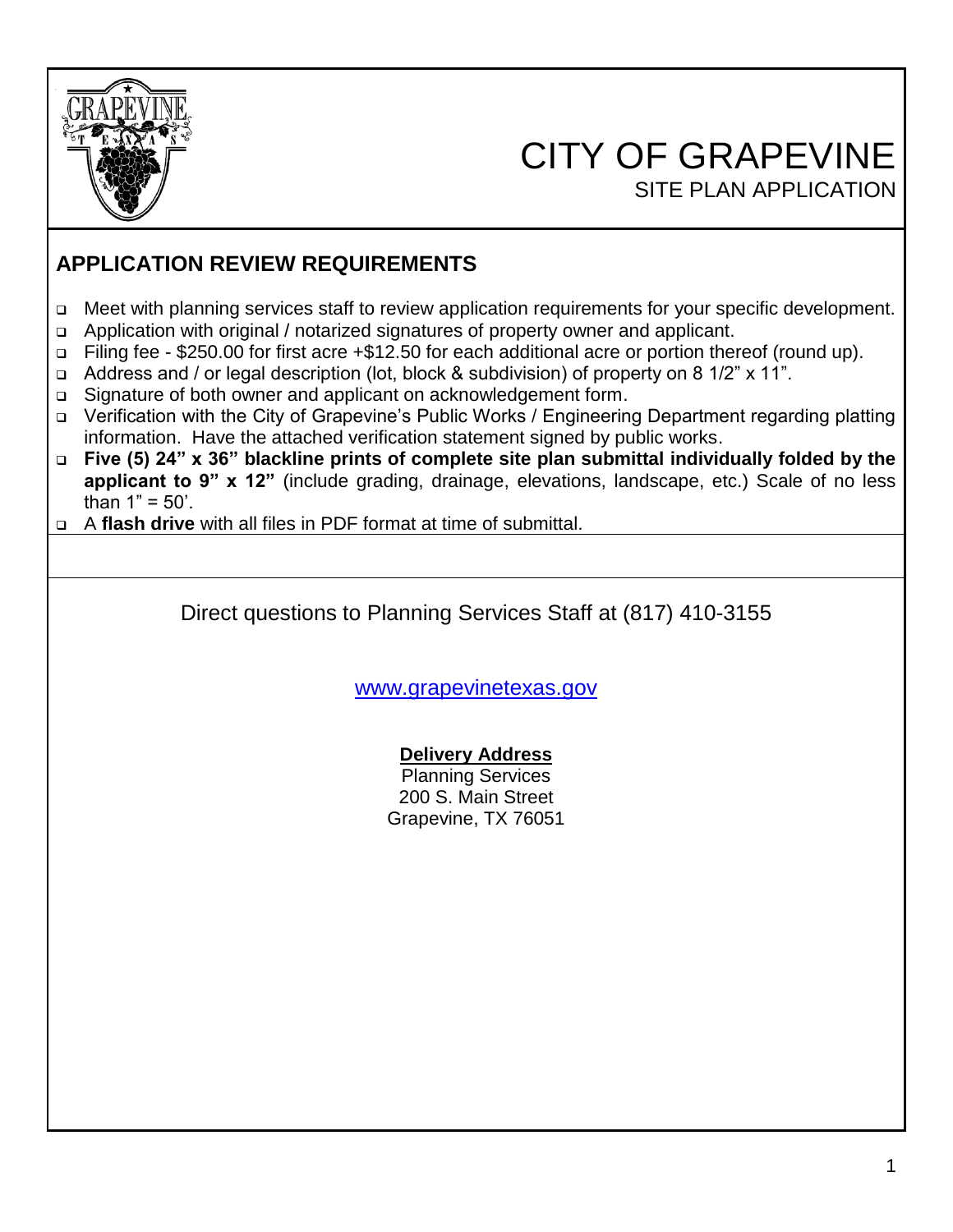|                                                                                                                                                                                                                                                                                                                                                                                                                                                                           | <b>CITY OF GRAPEVINE</b><br><b>SITE PLAN APPLICATION</b>                                                                                |
|---------------------------------------------------------------------------------------------------------------------------------------------------------------------------------------------------------------------------------------------------------------------------------------------------------------------------------------------------------------------------------------------------------------------------------------------------------------------------|-----------------------------------------------------------------------------------------------------------------------------------------|
| PART 1. APPLICANT INFORMATION                                                                                                                                                                                                                                                                                                                                                                                                                                             |                                                                                                                                         |
| Name of applicant: agent/company/contact                                                                                                                                                                                                                                                                                                                                                                                                                                  |                                                                                                                                         |
| Street address of applicant / agent:                                                                                                                                                                                                                                                                                                                                                                                                                                      |                                                                                                                                         |
| City / State / Zip Code of applicant / agent:                                                                                                                                                                                                                                                                                                                                                                                                                             |                                                                                                                                         |
| Telephone number of applicant / agent:                                                                                                                                                                                                                                                                                                                                                                                                                                    | Fax number of applicant / agent:                                                                                                        |
| Email address of applicant/agent                                                                                                                                                                                                                                                                                                                                                                                                                                          | Mobile phone number of applicant/agent                                                                                                  |
| Applicant's interest in subject property:                                                                                                                                                                                                                                                                                                                                                                                                                                 |                                                                                                                                         |
| <b>PART 2. PROPERTY INFORMATION</b>                                                                                                                                                                                                                                                                                                                                                                                                                                       |                                                                                                                                         |
| Street address of subject property                                                                                                                                                                                                                                                                                                                                                                                                                                        |                                                                                                                                         |
| Legal description of subject property (metes & bounds must be described on 8 1/2" x 11" sheet)                                                                                                                                                                                                                                                                                                                                                                            |                                                                                                                                         |
| Size of subject property<br>Acres                                                                                                                                                                                                                                                                                                                                                                                                                                         | Square footage                                                                                                                          |
| Present zoning classification:                                                                                                                                                                                                                                                                                                                                                                                                                                            |                                                                                                                                         |
| Give a general description of the proposed use or uses for the proposed development:                                                                                                                                                                                                                                                                                                                                                                                      |                                                                                                                                         |
|                                                                                                                                                                                                                                                                                                                                                                                                                                                                           |                                                                                                                                         |
| PART 3. PROPERTY OWNER INFORMATION                                                                                                                                                                                                                                                                                                                                                                                                                                        |                                                                                                                                         |
| Name of current property owner:                                                                                                                                                                                                                                                                                                                                                                                                                                           |                                                                                                                                         |
| Street address of property owner:                                                                                                                                                                                                                                                                                                                                                                                                                                         |                                                                                                                                         |
| City / State / Zip Code of property owner:                                                                                                                                                                                                                                                                                                                                                                                                                                |                                                                                                                                         |
| Telephone number of property owner:                                                                                                                                                                                                                                                                                                                                                                                                                                       | Fax number of property owner:                                                                                                           |
| Attach a final plat, or replat, of the approved subdivision by city council showing property boundary lines, dimensions, easements,<br>□<br>roadways, rail lines, and public rights-of way crossing and adjacent to the tract (1 blueline copy)<br>Submit a site plan showing all information required by Section 47.E., Site Plan review requirements (see attached requirements).<br>❏<br>❏<br>can only be approved by city council through the public hearing process. | All site plans must conform to the approved concept plan. Any changes to a site plan, approved with a conditional use or a special use, |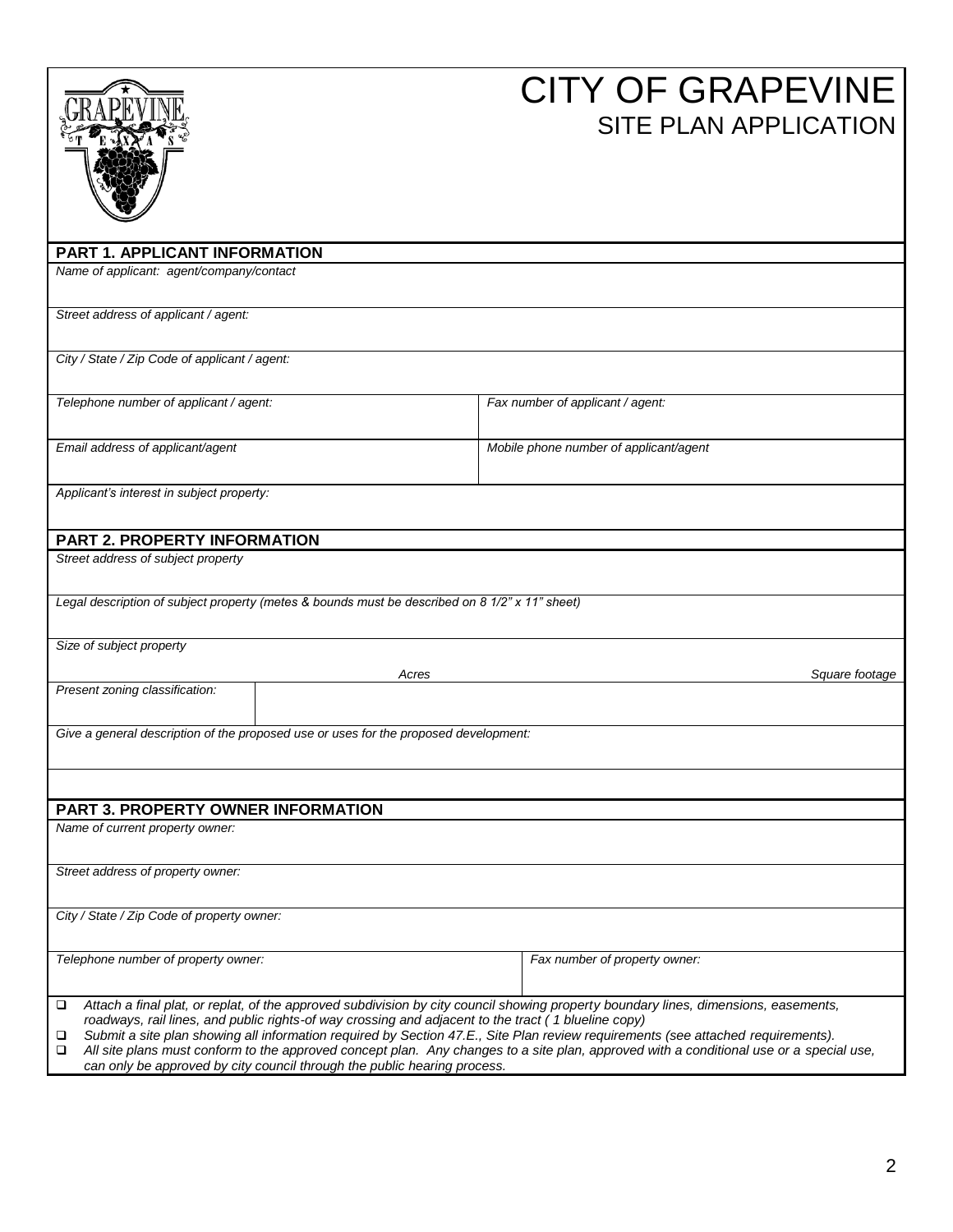| PART 4. SIGNATURE TO AUTHORIZE FILING OF A FINAL SITE PLAN                                         |                                                                                                                                                                                                                                                          |
|----------------------------------------------------------------------------------------------------|----------------------------------------------------------------------------------------------------------------------------------------------------------------------------------------------------------------------------------------------------------|
|                                                                                                    |                                                                                                                                                                                                                                                          |
|                                                                                                    |                                                                                                                                                                                                                                                          |
| <b>Print Applicant's Name:</b>                                                                     | <b>Applicant's Signature:</b>                                                                                                                                                                                                                            |
|                                                                                                    |                                                                                                                                                                                                                                                          |
|                                                                                                    |                                                                                                                                                                                                                                                          |
|                                                                                                    | (applicant)                                                                                                                                                                                                                                              |
|                                                                                                    |                                                                                                                                                                                                                                                          |
| acknowledged to me that he executed the same for the purposes and consideration therein expressed. | known to me (or proved to me on the oath of card or other document) to be the person whose name is subscribed to the foregoing instrument and                                                                                                            |
|                                                                                                    |                                                                                                                                                                                                                                                          |
|                                                                                                    |                                                                                                                                                                                                                                                          |
|                                                                                                    |                                                                                                                                                                                                                                                          |
|                                                                                                    | Notary In And For State Of Texas                                                                                                                                                                                                                         |
|                                                                                                    |                                                                                                                                                                                                                                                          |
|                                                                                                    |                                                                                                                                                                                                                                                          |
|                                                                                                    |                                                                                                                                                                                                                                                          |
|                                                                                                    |                                                                                                                                                                                                                                                          |
|                                                                                                    |                                                                                                                                                                                                                                                          |
| <b>Print Property Owner's Name:</b>                                                                | <b>Property Owner's Signature</b>                                                                                                                                                                                                                        |
|                                                                                                    |                                                                                                                                                                                                                                                          |
|                                                                                                    |                                                                                                                                                                                                                                                          |
|                                                                                                    |                                                                                                                                                                                                                                                          |
| Before Me<br>(notary)                                                                              | and this day personally appeared <b>container the set of the set of the set of the set of the set of the set of the set of the set of the set of the set of the set of the set of the set of the set of the set of the set of th</b><br>(property owner) |
| acknowledged to me that he executed the same for the purposes and consideration therein expressed. | known to me (or proved to me on the oath of card or other document) to be the person whose name is subscribed to the foregoing instrument and                                                                                                            |
|                                                                                                    |                                                                                                                                                                                                                                                          |
|                                                                                                    |                                                                                                                                                                                                                                                          |
|                                                                                                    | Notary In And For State Of Texas                                                                                                                                                                                                                         |

 $\overline{\phantom{a}}$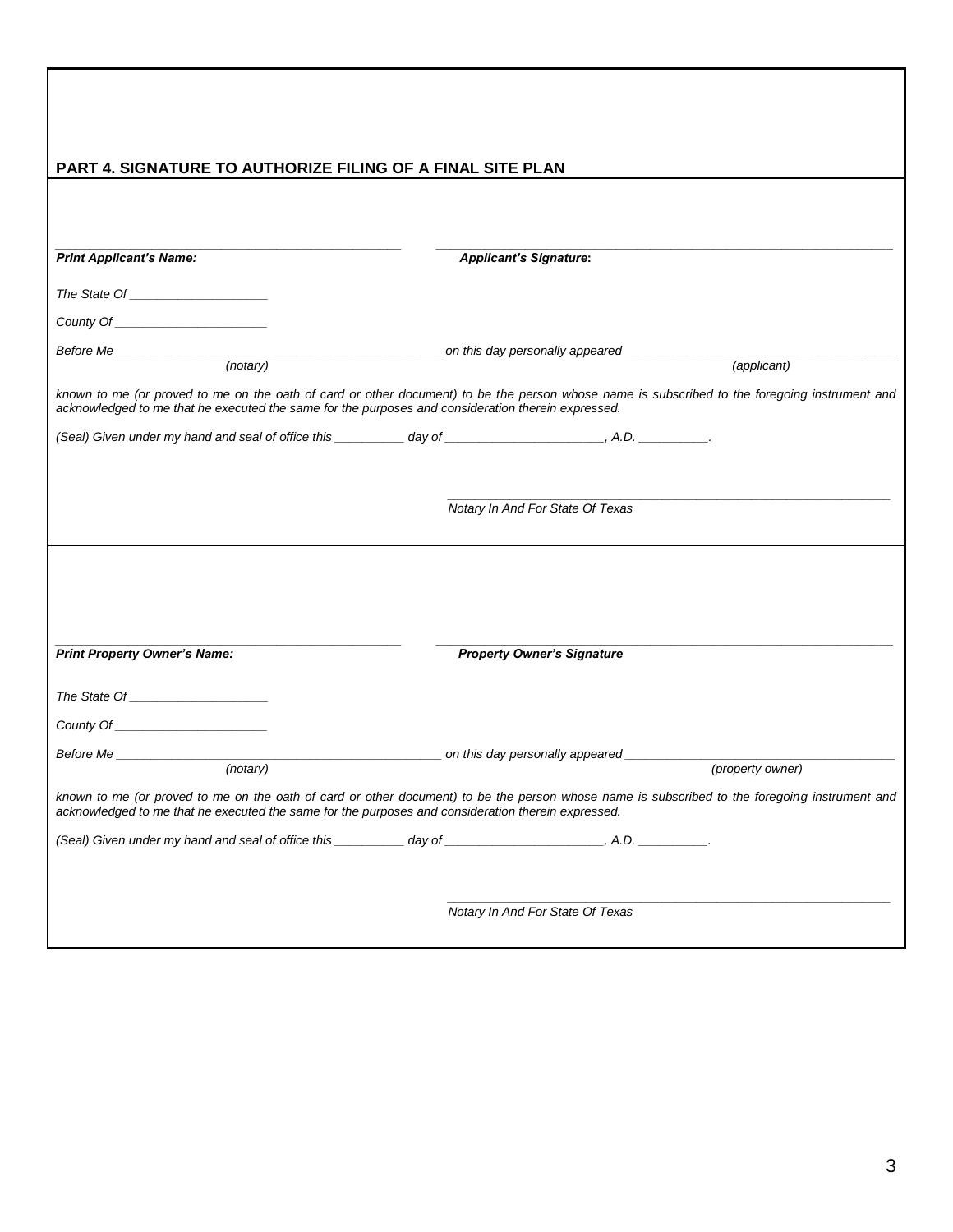#### *ILLUMINATION PLAN*

*An illumination plan to include a site photometric (including illuminated signs) and all fixture details shall be submitted as part of the site plan review process. Applications will not be accepted without this requirement.*

*I hereby acknowledge that an illumination plan has been included as a part of this submittal.*

*Applicant Signature \_\_\_\_\_\_\_\_\_\_\_\_\_\_\_\_\_\_\_\_\_\_\_\_\_\_\_\_\_\_\_\_\_\_\_\_\_\_\_\_\_\_\_\_\_\_\_\_\_\_\_\_\_\_\_\_\_\_\_\_\_\_\_*

*Date: \_\_\_\_\_\_\_\_\_\_\_\_\_\_\_\_\_\_\_\_\_\_\_\_\_\_\_\_\_\_\_*

*Property Owner Signature\_\_\_\_\_\_\_\_\_\_\_\_\_\_\_\_\_\_\_\_\_\_\_\_\_\_\_\_\_\_\_\_\_\_\_\_\_\_\_\_\_\_\_\_\_\_\_\_\_\_\_\_\_\_\_\_\_\_*

*Date: \_\_\_\_\_\_\_\_\_\_\_\_\_\_\_\_\_\_\_\_\_\_\_\_\_\_\_\_\_\_*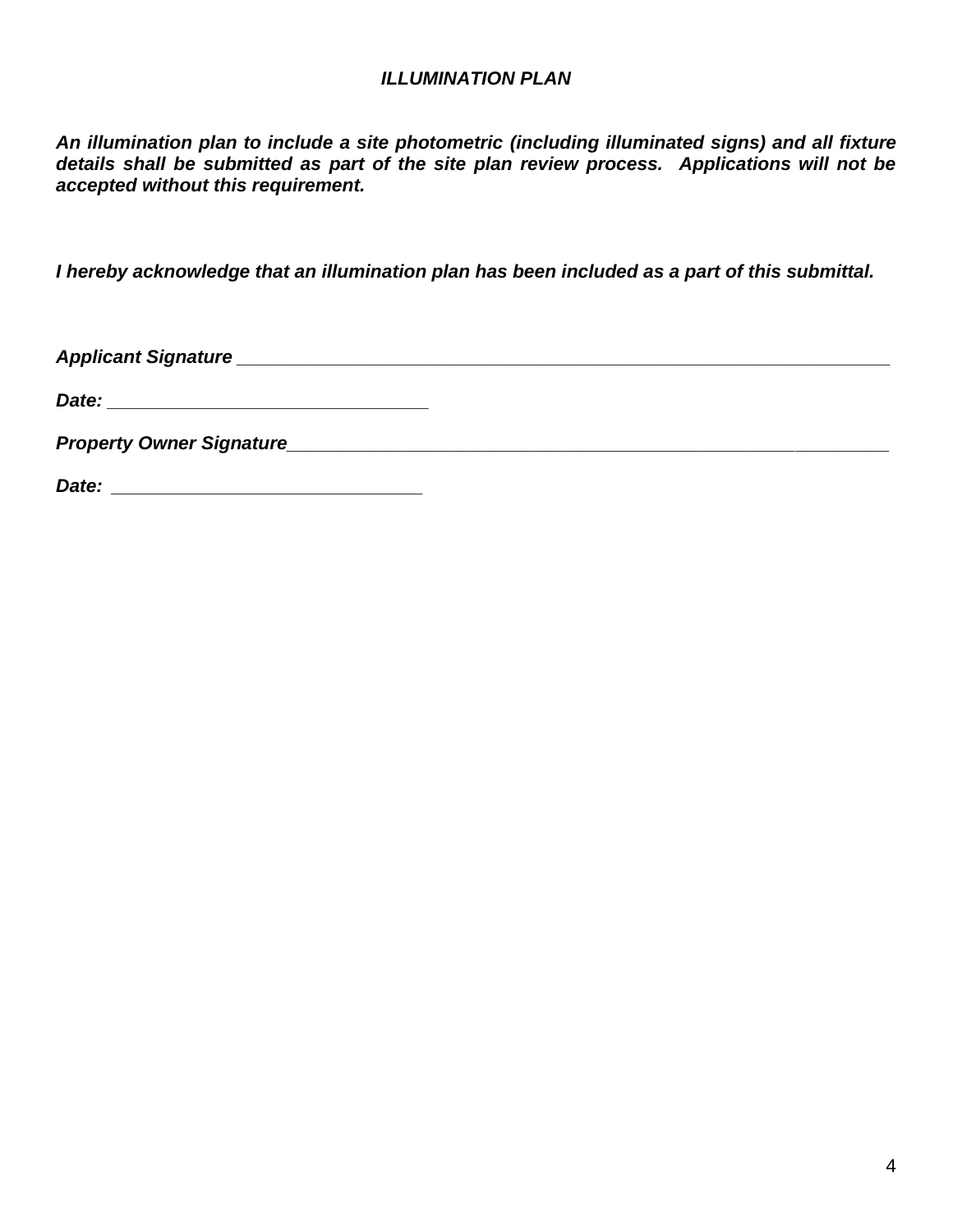# PLATTING VERIFICATION

This verification statement must be signed prior To the submittal of this application

\_\_\_\_\_\_\_\_\_\_ It has been determined that the property described below does **require platting or replatting** and the applicant has been instructed on this procedure.

\_\_\_\_\_\_\_\_\_\_ It has been determined that the property described below is **currently platted** or **does not require platting** or **replatting** at this time.

Address of subject property \_\_\_\_\_\_\_\_\_\_\_\_\_\_\_\_\_\_\_\_\_\_\_\_\_\_\_\_\_\_\_\_\_\_\_\_\_\_\_\_\_\_\_\_\_\_\_\_\_\_\_\_\_\_\_\_\_\_

Legal description of subject property \_\_\_\_\_\_\_\_\_\_\_\_\_\_\_\_\_\_\_\_\_\_\_\_\_\_\_\_\_\_\_\_\_\_\_\_\_\_\_\_\_\_\_\_\_\_\_\_\_\_\_

| <b>Public Works Department</b> | Date |
|--------------------------------|------|
|--------------------------------|------|

**This form must be signed by the public works department and submitted along with a completed application to the planning services department**

\_\_\_\_\_\_\_\_\_\_\_\_\_\_\_\_\_\_\_\_\_\_\_\_\_\_\_\_\_\_\_\_\_\_\_\_\_\_\_\_\_\_\_\_\_ \_\_\_\_\_\_\_\_\_\_\_\_\_\_\_\_\_\_\_\_\_\_\_\_\_\_\_\_\_\_\_\_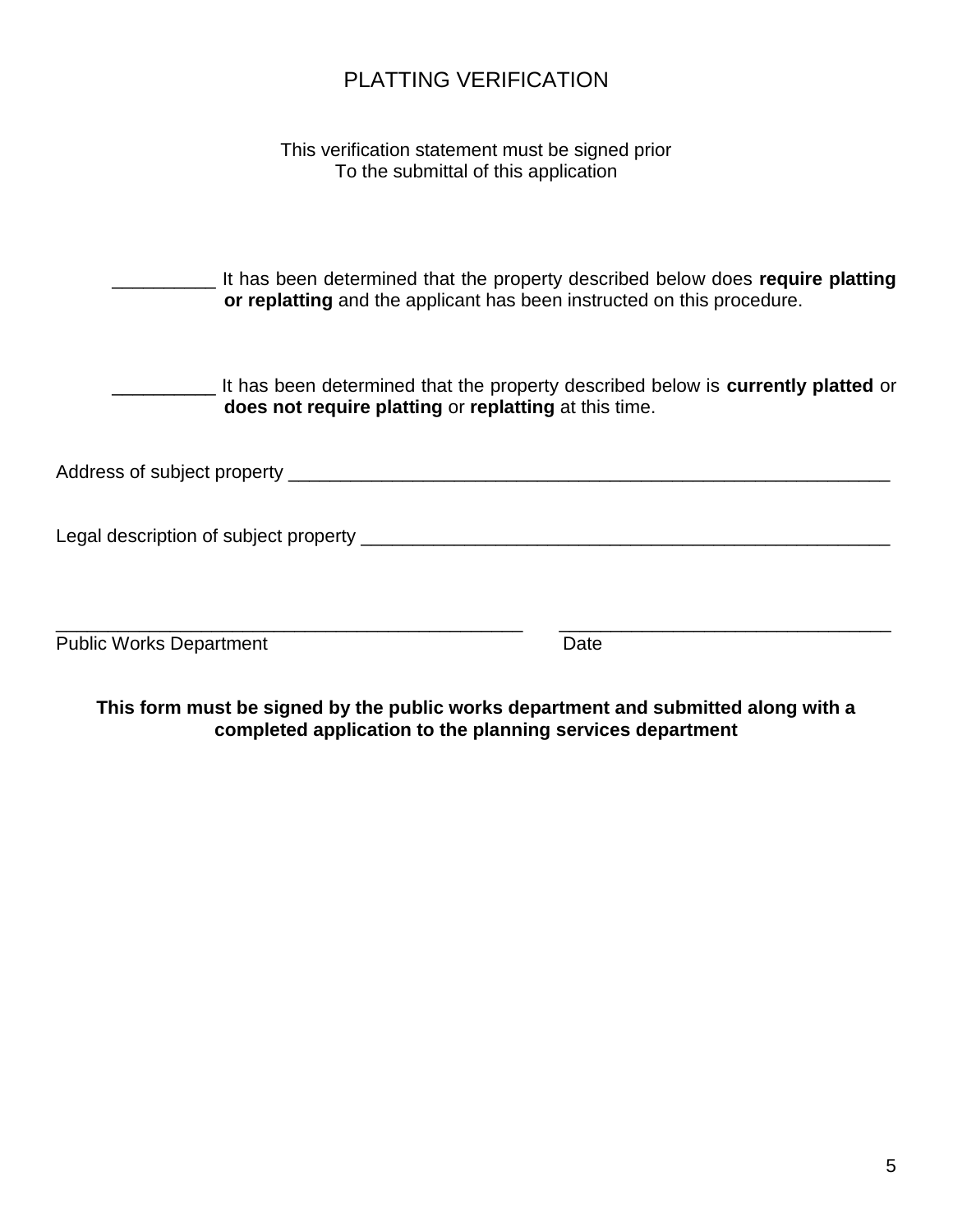#### SECTION 47 SITE PLAN APPLICATION

Use the following as a checklist for a complete application submittal:

E. Contents of site plan application, Section 47.E.1.

#### Site Plan Requirements

- \_\_\_\_\_\_ 1. All site plans submitted in conjunction with a conditional use, Section 48; or a special use, Section 49; shall be drawn and sealed by a registered surveyor, registered architect, or registered engineer.
- \_\_\_\_\_\_ 2. The site plan shall include the name of the site plan, submittal date, case number(s) scale, north point (north shall be at the top of the page on all drawings), name of person preparing the site plan, consecutive sheet numbers and vicinity map. The case name, number and consecutive sheet numbers (ex. sheet 1 of 2) should be placed in the lower right corner.
- \_\_\_\_\_\_ 3. Location of existing boundary lines and dimensions of the tract. These must match the survey or the approved plat.
- 4. Any proposed grading, or regrading, of the subject property; any significant natural, topographical, or physical features of the property, including, at least, existing soil conditions, water courses, marshes, trees in excess of four (4) inches in diameter, rock outcroppings and existing contours in excess of two (2) feet in one hundred (100) feet.
- \_\_\_\_\_\_ 5. Locate center line of existing water courses, drainage features, floodway and drainage easements.
- \_\_\_\_\_\_ 6. Map(s) showing the location, dimension, use and arrangement of all proposed building. Note computations in a chart form showing the amount required and provided: height in stories and feet, total building area, total lot area, floor area ratio, total impervious area, total open space (landscaped area), total building and paved areas, number and size of dwelling units, number of bedrooms in residential uses, and building separations.
- \_\_\_\_\_\_ 7. Minimum yard and buffer dimensions, and where relevant, relation of yard dimensions to the height of any building or structure.
- \_\_\_\_\_\_ 8. Location, dimensions and number of all vehicular and pedestrian circulation elements, including streets, roadways, driveways, entrances, curb radii, curb cuts, driving lanes, parking stalls, loading spaces and access aisles; sidewalks, walkways and pathways, including type of surface material, slope and gradient of vehicular elements; total lot coverage of all circulation elements, divided between vehicular and pedestrian ways.
	- \_\_\_\_\_\_ 9. Location and size of existing and proposed street, right-of-way, and alleys with location of all street medians and intersections adjacent to the area of request.
- \_\_\_\_\_ 10. Copy of permit to construct access driveway facilities on highway right-of-way issued by the Texas State Department of Highways and Public Transportation.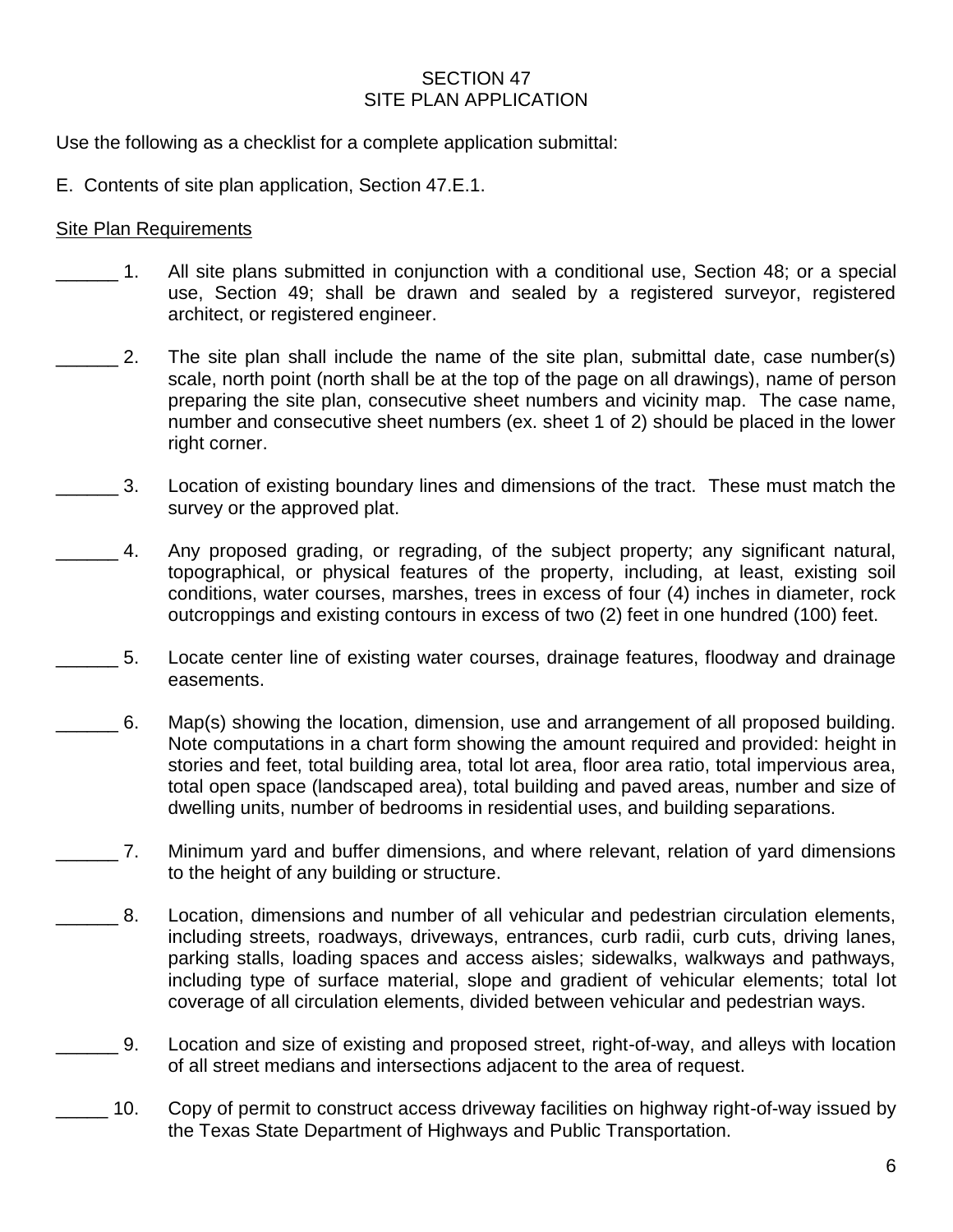- \_\_\_\_\_ 11. Note location and size of existing and proposed water and sewer public utilities on and adjacent to, the site; and fire hydrant locations.
- \_\_\_\_\_ 12. All existing and proposed surface, and subsurface, drainage facilities; including culverts, drains, and detention ponds, showing size and dimensions of flow.
- 13. Location, size and arrangement of all outdoor signs (pole signs, wall signs, and ground signs); the location and intensity of all outdoor lighting, and exterior lighting.
- 14. Location and height of fences, or screen plantings, and the type or kind of building materials or plantings to be used for fencing or screening.
- 15. Final architectural elevations of proposed structures with the type or kind of building materials used. Note the calculation of the percentage of the masonry of the entire structure. Masonry calculations include the total exterior walls, excluding doors and windows.
- \_\_\_\_\_ 16. Note the location, designation and total area of all usable open space (landscaped areas).
- 17. A detailed landscaping plan meeting the provisions of section 53 of this ordinance.
- 18. Note all the requirements of the grapevine soil erosion control ordinance shall be met during the period of construction.
- 19. In the case of any use requiring a conditional use permit, any information necessary to demonstrate compliance with all conditions imposed on the proposed conditional use permit by this ordinance.
- 20. Any other information that may be required by the director of planning services to determine that the application follows the codes and ordinances of the city.
- 21. Parking for disabled persons should be designated according to Chapter 23, Section 23.64 through 23.69 of the Code of Ordinances.
- \_\_\_\_\_ 22. Designate all refuse storage areas according to section 50.b.3. *All users are required to show the location and screening of a dumpster whether it is used or not.*
- 23. A letter from the public works department accepting all subdivision improvements (i.e. drainage, sewage, utilities and street improvements).
- 24. If the site plan application is in conjunction with a conditional use for on-premise or offpremise consumption of alcoholic beverages, the following statements must appear on the site plan and floor plan.
	- A. In the case of off-premise beer & wine sales
		- 1. Conditional use request for the sale, storage and off-premise consumption of alcoholic beverages (beer and/or wine only).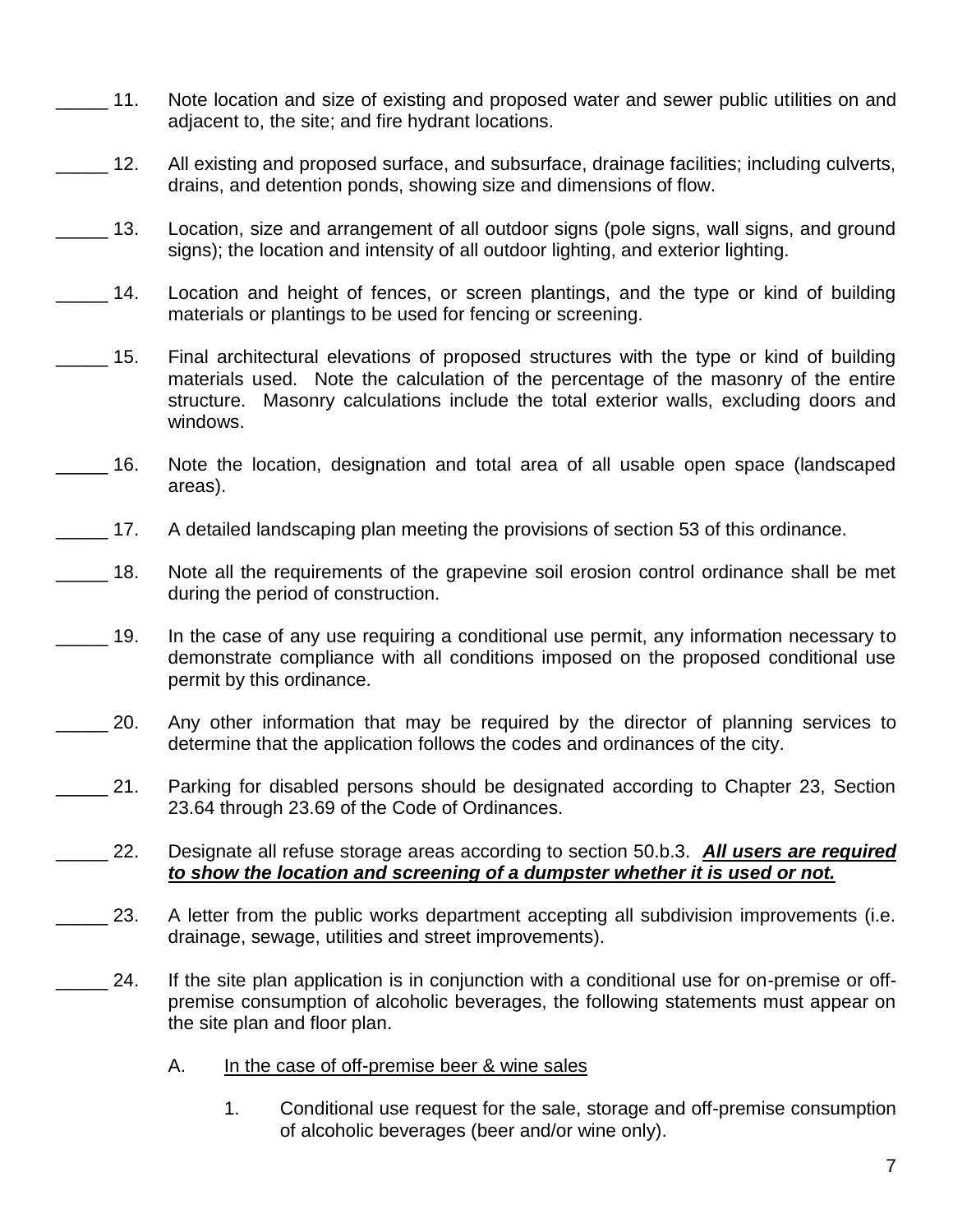- 2. The entire site is the premise.
- B. In the case of on-premise beer, wine and mixed drink sales
	- 1. Conditional use request for the sale, storage, and on-premise consumption of alcoholic beverages (beer, wine, and mixed beverages).
	- 2. The entire site is the premise
- 25. Note in the case of on-premise and off-premise alcoholic beverage sales indicate on the floor plan the storage and sale areas.
- \_\_\_\_\_ 26. Include an internal traffic circulation plan on the site plan.
- 27. Note that all on-site electrical conductors associated with new construction shall be located underground.
- 28. Illumination plan including site photometric (including illuminated signs) and all fixture details. Place note on plans:

"Illuminated signage was included in the determination of the illumination levels"

- \_\_\_\_\_ 29. Final Documents shall contain an 11x17 color rendering of the landscape plan and elevations when associated with a zone change request.
- \_\_\_\_\_ 30. All turning radii 35 feet minimum per Grapevine Fire Department
- \_\_\_\_\_ 31. **North shall face up on all pages**

#### **Please be aware that separate documents must be filed with Engineering (817) 410-3136 and Building Inspections (817) 410-3165 prior to receiving a building permit.**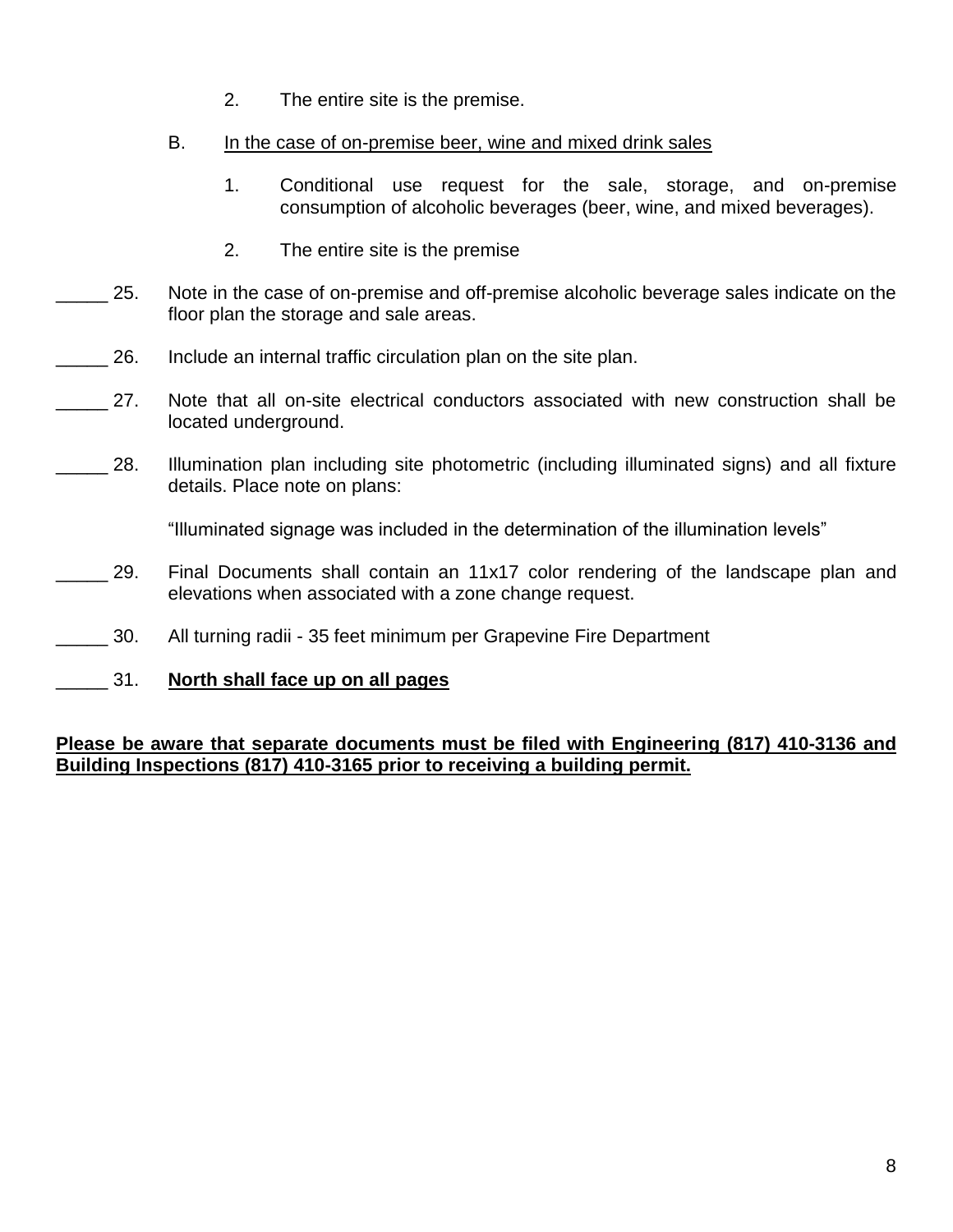| <b>SECRETARY</b>                                                                  |  |
|-----------------------------------------------------------------------------------|--|
|                                                                                   |  |
| PLANNING AND ZONING COMMISSION                                                    |  |
| <b>CHAIRMAN</b>                                                                   |  |
|                                                                                   |  |
|                                                                                   |  |
| APPROVAL DOES NOT AUTHORIZE ANY WORK IN CONFLICT<br>WITH ANY CODES OR ORDINANCES. |  |
| PLANNING SERVICES DEPARTMENT                                                      |  |
|                                                                                   |  |

MINIMUM SIZE 3" X 4"

THIS SIGNATURE BLOCK MUST APPEAR ON EACH PAGE OF THE SUBMITTAL AND FINAL REVISIONS.

NUMBER EACH SHEET AS PER EXAMPLE BELOW: SHEET 1 OF 4; SHEET 2 OF 4; SHEET 3 OF 4; SHEET 4 OF 4, ETC.

**Site Plan/Landscape Plan/Building Elevations/Photometric Plan** (EXAMPLE) for **Project Name Lots X-Y, Block X, SUBDIVISION NAME** Ab. No. ZZZ City of Grapevine, Tarrant County, Texas X.X acres or XX sq. ft. Zone: "LI" Light Industrial (EXAMPLE) Date of Preparation: January 17, 2022 (EXAMPLE)

THIS TITLE BLOCK MUST APPEAR ON EACH PAGE OF THE SUBMITTAL AND FINAL REVISIONS.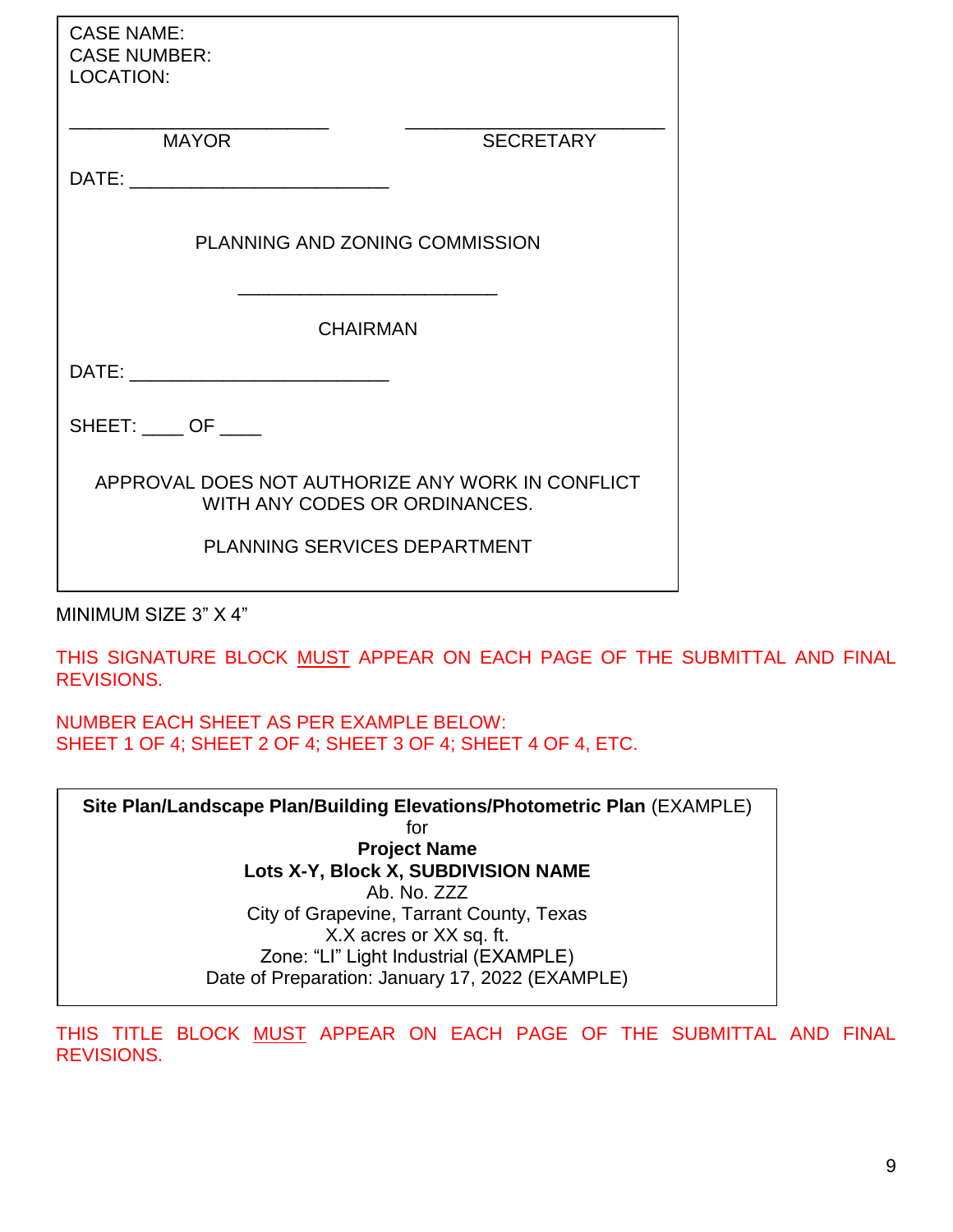### **City of Grapevine**

#### **REQUIRED TREE LIST FOR REQUIRED LANDSCAPING (Excluding Landscape Islands)**

### **(Medium to Large Deciduous Trees)**

| <b>Tree Name</b>         | <b>Scientific Name</b>                                                               | <b>Height</b> | <b>Width</b> |
|--------------------------|--------------------------------------------------------------------------------------|---------------|--------------|
| <b>Bald Cypress</b>      | (Taxodium distichum)                                                                 | 40'-60'       | $30' - 40'$  |
| <b>Burr Oak</b>          | (Quercus macrocarpa)                                                                 | 50'-60'       | 40'-50'      |
| <b>Callery Pear</b>      | (Pyrus calleryana)<br>(*Varieties: "Rancho", "Aristocrat",<br>"Capital", "Bradford") | 30'           | $15' - 25'$  |
| Cedar Elm                | (Ulmus rassifolial)                                                                  | $50' - 60'$   | 40'-50'      |
| <b>Chinese Pistacho</b>  | (Pistacia chinensis)                                                                 | 40'-50'       | 40'-50'      |
| Chinquapin Oak           | (Quercus muhlenbergii)                                                               | 50'-60'       | 40'-50'      |
| Pecan                    | (Carya illinoensis)                                                                  | 50'-60'       | 40'-50'      |
| <b>Shumard Red Oak</b>   | (Quercus shumardii)                                                                  | 50'-60'       | 40'-50'      |
| <b>Texas Red Oak</b>     | (Quercus shumardii)                                                                  | $30' - 35'$   | 20'-30'      |
| <b>Western Soapberry</b> | (Sapindus drummondii)                                                                | $30' - 40'$   | $25' - 35'$  |
| Southern Magnolia        | (Magnolia grandiflora)                                                               | $60' - 80'$   | $30' - 50'$  |
| Lacey Oak                | (Quercus glancoides)                                                                 |               |              |
| <b>EVERGREEN TREES</b>   |                                                                                      |               |              |
| Afghan Pine              | (Pinus eldarica)                                                                     | $30' - 40'$   | 25'-30'      |
| <b>Austrian Pine</b>     | (Pinus nigra)                                                                        | $20' - 25'$   | $10' - 15'$  |
| <b>Eastern Red Cedar</b> | (Juniperus virginiana)                                                               | $30' - 40'$   | 20'-30'      |
| <b>Eldarica Pine</b>     | (Pinus eldarica)                                                                     | $30' - 40'$   | 25'-30'      |
| Japanese Black Pine      | (Pinus thunbergiana)                                                                 | 20'-50'       | 20'-30'      |
| <b>Leyland Cypress</b>   | (Cupressocyparis leylandi)                                                           | 20'-40'       | 40'-50'      |
| Live Oak                 | (Quercus virginiana)                                                                 | 25'-35'       | $35' - 55'$  |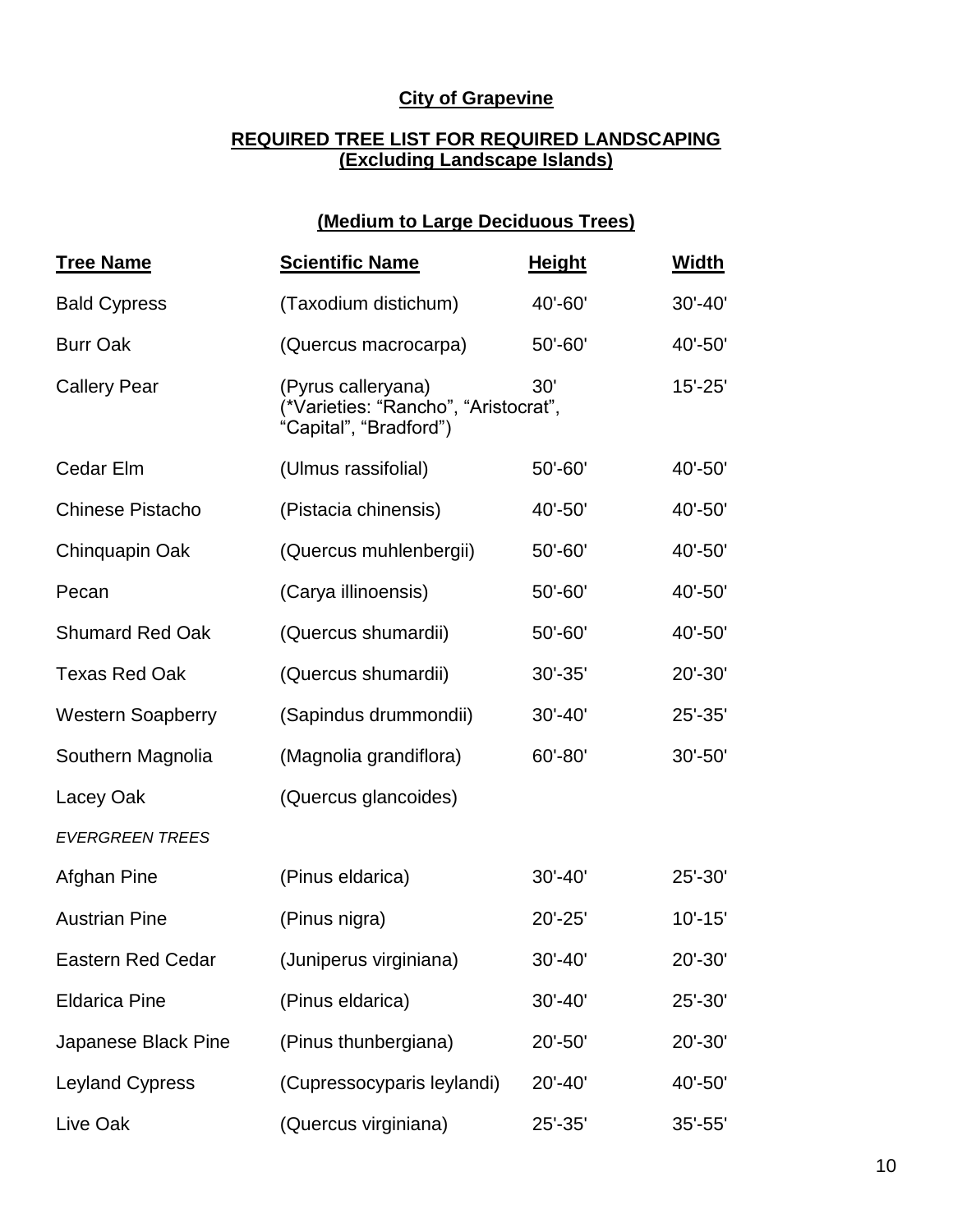| <b>Yaupon Holly</b>  | (Ilex vomitoria)                  | $12' - 18'$             | $10' - 15'$ |
|----------------------|-----------------------------------|-------------------------|-------------|
|                      |                                   | (Small Deciduous Trees) |             |
| <b>Desert Willow</b> | (Chilopsis linearis)              | $15' - 30'$             | $15' - 25'$ |
| Eve's Necklace       | (Sophora affinis)                 | $15' - 25'$             | $15' - 20'$ |
| Mexican Plum         | (Prunus mexicana)                 | $15' - 25'$             | $15' - 20'$ |
| Possumhaw holly      | (Ilex decidua)                    | $15' - 20'$             | $10' - 15'$ |
| Redbud               | (Cercis canadensis)<br>"Oklahoma" | $20' - 25'$             | $15' - 20'$ |

# **City of Grapevine**